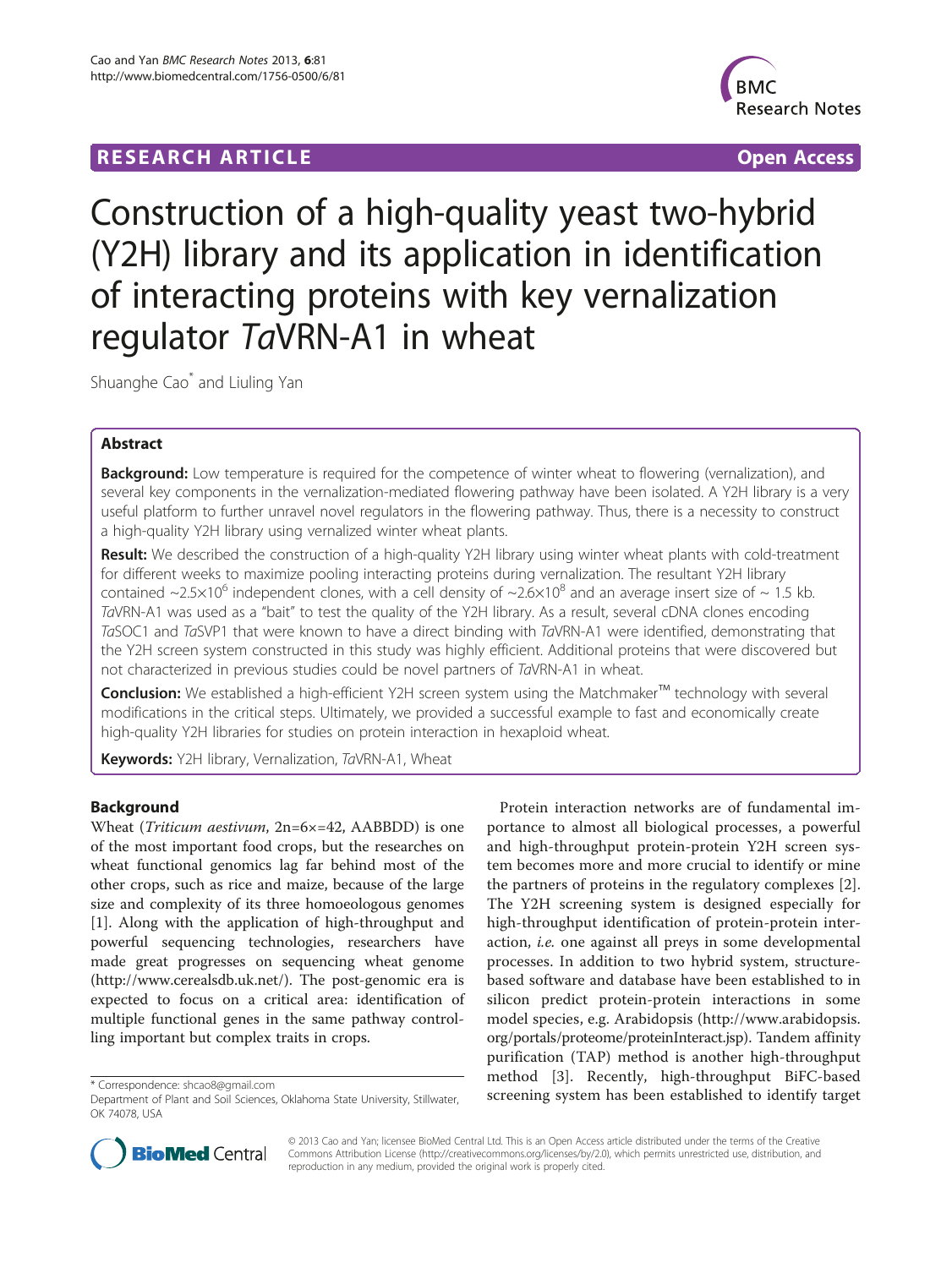interactions in plant [\[4](#page-5-0)]. However, the Y2H library screening is still the most practical tool in highthroughput identification of protein-protein interaction. Several key wheat vernalization genes, VRN1, VRN2, and VRN3 responsible for spring-winter growth habit, have been successively cloned and characterized using a map-based cloning approach [[5-7](#page-5-0)], and these genes are good entry points to further unravel the regulatory network of the vernalization pathway using the Y2H screen system.

There are at least two common approaches to construct Y2H libraries. One is the traditional approach in which digestion-ligation procedures are required. At present, this approach is used in few laboratories because of limits in techniques, such as ligation-required, significant size bias, restriction enzyme site-dependent. The other is the prevailing recombination-based approach. Compared to digestion-ligation construction of cDNA library, recombination-based approach only needs one step to incorporate template into vector, which has several merits: simplified directional cloning, improved cloning efficiency, and easy operability. In addition, recombinase-mediated site-specific recombination can reduce chimeric clones and self-ligated vectors. The combination-based approach includes two strategies to create the Y2H library: in vivo and in vitro. Currently, Gateway $^{\circledR}$  system is the representative of in vitro recombination, whereas Matchmaker™ is the exemplary technology of in vivo recombination. Gateway<sup>®</sup> system is powerful and can create an entry cDNA library but it is too laborious and expensive if only to construct a Y2H library [[8,9\]](#page-5-0). Conversely, in vivo recombination system can directly create Y2H libraries with less time and effort.

In this study, we used the *in vivo* recombination strategy to generate a high-quality Y2H library for vernalized plants of winter wheat. TaVRN-A1 (VRN-A1 on chromosome 5A of Triticum aestivum) was used as a 'bait' to test the efficiency of the Y2H library. This study not only demonstrated the critical techniques to construct a high-quality Y2H library but also provided informative cues to unravel interacting proteins with TaVRN-A1 involved in multiple developmental processes in wheat.

# Results and discussion

# Vernalized winter wheat plants used for the Y2H library

Leaves and shoot apexes are the main tissues to sense vernalization, and the transcripts of the vernalization genes mainly accumulate in leaves or/and shoot apexes in winter wheat [[10\]](#page-5-0); hence, the two tissues were collected from winter wheat cv. 2174 plants that were treated for 1-3 weeks to ensure the sufficient pooling of genes responding to vernalization at early and late time

in the Y2H library. To confirm that the sampled tissues were sufficiently vernalized, we tested the transcriptional change of  $TaVRN-A1$ , a key vernalization gene that was reported to have significant response to low temperature. RT-PCR showed that the transcript level of TaVRN-A1 was gradually up-regulated in the winter wheat cultivar during vernalization (Figure 1), in the same pattern as previously reported [[5](#page-5-0),[11-13\]](#page-5-0). This result indicated that total RNA isolated to construct Y2H library was representative of temporal and spatial expression patterns of vernalization-induced genes.

# Library quality

In addition to integrating wheat RNAs from shoot tissues sampled at different times during vernalization into our Y2H library, we also attempted to maximize absolute numbers of primary clones and average insert length, which are the important factors for the quality of a Y2H library [[8](#page-5-0),[9\]](#page-5-0). To increase absolute numbers of primary clones, we not only got adequate ds cDNA substrate for transformation using SMART technology and high-quality LD-PCR but also performed high-efficiency transformation and in vivo recombination with the aid of commercial yeast transformation kit (≥3×10<sup>5</sup> transformants/μg plasmid) and yeast native repair enzymes, respectively. To get enough long clone, we firstly used a high quality reverse transcriptase enzyme M-MLV, which can efficiently synthesize cDNA with long messenger RNA templates (>5 kb). Next, the PCRenriched cDNA population (>200 bp) was recovered and purified from a low-melting gel. In fact, we also adopted Column Chromatography technology (CHROMA SPIN TE-400, Clontech, Cat. No. 636076) to perform cDNA size fractionation, but insert lengths in most of clones from the test Y2H library were considerably shorter than expected (not shown). Thus, the gel-based fractionation was used to get ds cDNA in our experiments, to supply high-quality cDNA for constructing Y2H library. This critical technique was used to remove the inhibitor for next steps, minimize truncated cDNAs, and eliminate primer dimers. After co-transformation of the fractionated ds cDNA and pGADT7-Rec into yeast AH109, the

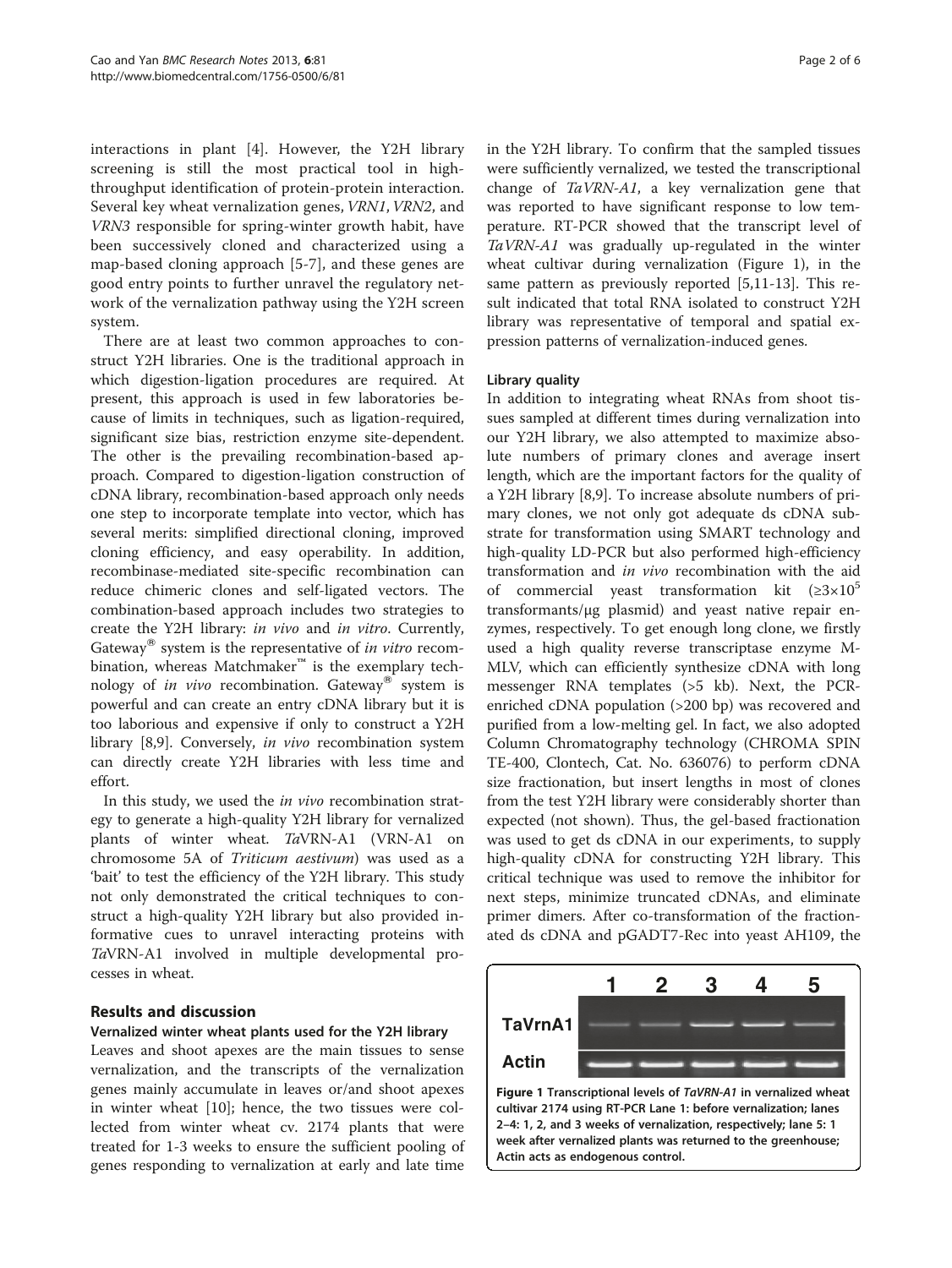dilution test on SD/Leu media showed the transformation efficiency was  $5.25 \times 10^5$  cfu/μg AD vector.

In this study pGADT7-Rec of total 4.8 μg was used to construct the Y2H library, and  $2.52 \times 10^6$  primary clones were obtained. Hemacytometer counts showed the final concentration of the Y2H library was  $2.6\times10^8$  cells/ml, which far exceeded the minimum cell density,  $2\times10^{7}$ cells/ml, required for "mate-plate" Y2H screens. Meanwhile, we also checked the sizes of inserts in "prey" vectors using Hind III digestion (Figure 2). The average size of inserts in our Y2H library was about 1.5 kb (Additional file [1](#page-5-0)), which was comparable in insert size to the reported high quality Brachypodium Y2H library [[9\]](#page-5-0). The quality values for our Y2H library are summarized in Table 1. In all, the Y2H library was expected to perform efficient Y2H screens.

#### Quality test of Y2H screens

Although the quality features of our Y2H library is good, most important of all is the effective identification of interacting proteins for a high-quality Y2H library. Thus we performed a proof-of-concept screen using selective "bait". The ideal proteins for "bait" are those that have well-described interacting partners and can be used to quickly determine whether or not the expected interacting proteins can be captured. TaVRN1 is MADS-Box type transcription factor (TF) and functions as the central regulator of vernalization pathway of flowering [\[14](#page-5-0)]. In addition, MADS-box proteins usually combine with other proteins to function in regulating gene expression [[15\]](#page-5-0). Thus, it is very important to reveal interactome of TaVRN1 with other proteins. Furthermore, previous study showed that TaVRN1 interacted with proteins, such as wheat SOC1-like and SVP-like proteins identified in a conventional Y2H experiment in previous studies [[16](#page-5-0)]. Among three homoeologous TaVRN1 genes in hexaploid wheat, TaVRN-A1 showed a strong genetic effect and a higher transcript level than TaVRN-B1 and TaVRN-D1 [\[17](#page-5-0)]. Therefore, we selected TaVRN-A1 as "bait" to check the quality of theY2H library. In order to

# Table 1 Measures of library quality

| <b>Measured items</b>      | <b>Values</b>                        |  |
|----------------------------|--------------------------------------|--|
| Transformation efficiency  | $5.25 \times 10^5$ cfu/ µg AD vector |  |
| Total independent Colonies | $2.52 \times 10^6$ cfu/library       |  |
| Library Concentration      | $2.6 \times 10^8$ cells/ml           |  |
| Minimum Length             | $0.13$ kb                            |  |
| Maximum Length             | 5.2 kb                               |  |
| Average Length             | 1.544 kb                             |  |

eliminate autoactivity of TaVRN-A1 as 'bait' in Y2H system, we removed its MADs-box and C terminal, which are responsible to DNA binding and transcription initiation activity, respectively (Additional file [2\)](#page-5-0).

Approximate 100 positive colonies were detected at QDO media and most of them were further identified on QDO/ X-α-Gal media (Additional file [3](#page-5-0)). Based on the difference of the X-α-Gal staining, 25 colonies were selected for further analysis. These clones were sequenced, resulting in 9 different genes (Table [2](#page-3-0)). Among them, a TaSOC1 like protein (TaSOC1=T. aestivum SUPPRESSOR OF OVEREXPRESSION CONSTANS 1) and two TaSVP-like (TaSVP=T. aestivum SHORT VEGETATIVE PHASE) were found. These two kinds of proteins were also detected as the partners of TaVRN1 in conventional Y2H direct interaction assays [\[16\]](#page-5-0).

To confirm interactions between TaVRN-A1 and its partners of interest, we co-transformed the corresponding DBD and AD plasmids into yeast and re-identified on QDO/ X-α-Gal. The results confirmed these proteins had genuine interactions in living cells of yeast (Figure [3](#page-3-0)).

# TaVRN-A1 might be an integrator in multiple developmental processes

This study revealed that TaVRN-A1 could bind with quite a few of partners (Table [2\)](#page-3-0), including two homoeologous SVP proteins,  $TaSVP-2B$  and TaSVP-1A (= $TaVRT2$ ) [[18](#page-5-0)]. In addition, TaVRN-A1 preferentially interacted with the TaSOC1 and TaSVP, which was observed at least two times. Their more frequent appearance among the positive

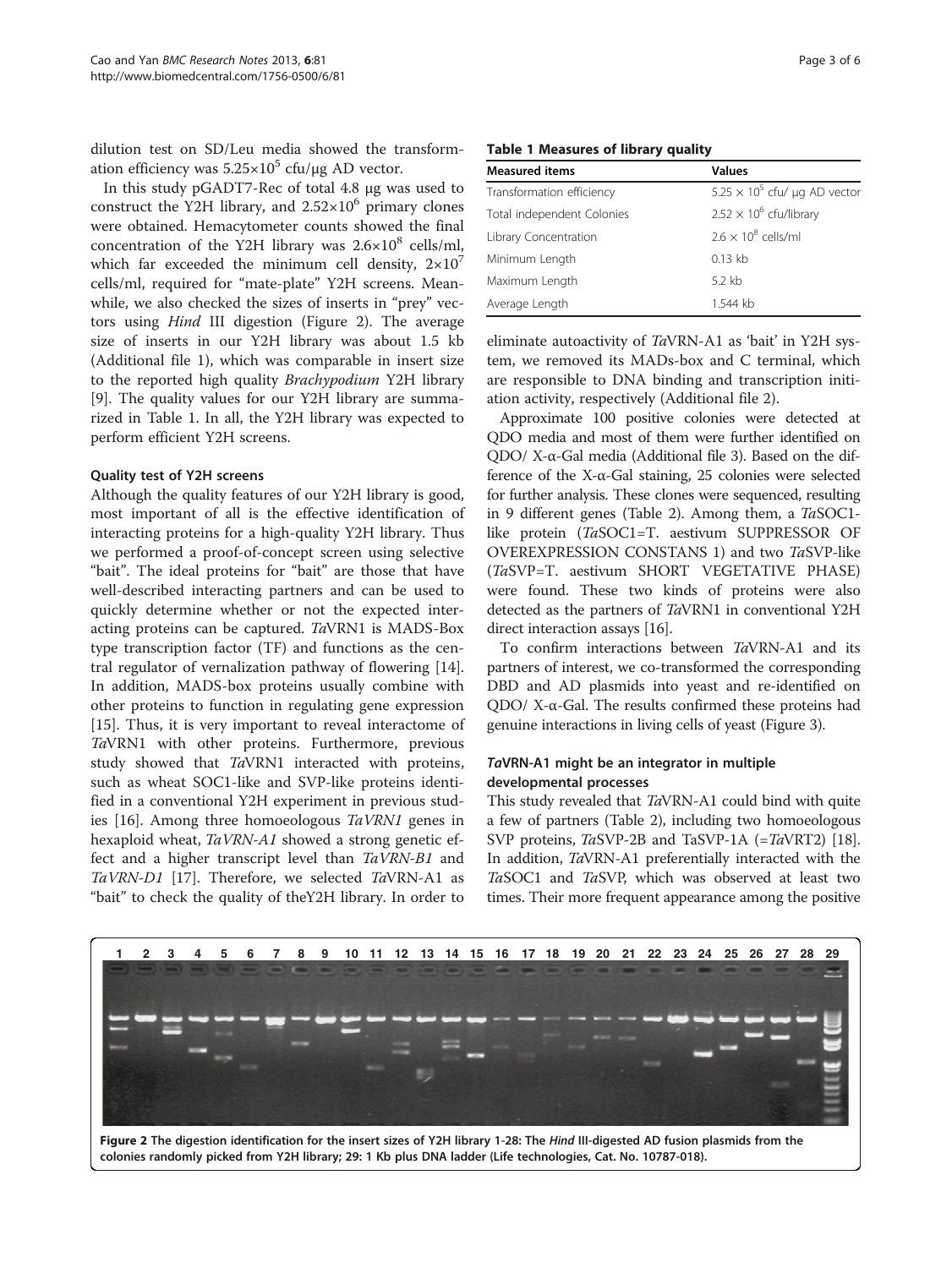<span id="page-3-0"></span>Table 2 TaVRN-A1 unique interactors from Y2H screen

| GenBank<br>no. | Occurrence<br>times | Name or homologue                                         |
|----------------|---------------------|-----------------------------------------------------------|
| HX181945       | 3                   | Extended synaptotagmin-1-like protein<br>(C2 superfamily) |
| AM502892       | $\mathcal{L}$       | TaSVP1-2B /TaVRT2                                         |
| CJ575323       | 1                   | CENP-E like kinetochore protein<br>(KIP superfamily)      |
| AM502888       | 6                   | TaSOC1-3B                                                 |
| CD915716       | 3                   | DnaJ homolog subfamily B member<br>(DnaJ C superfamily)   |
| AM502889       | -2                  | $TaSVP1-1A$                                               |
| FU081898       | Β                   | WubiG; Polyubiquitin                                      |
| HX180757       | 4                   | Polyubiquitin (UBQ superfamily)                           |
| CA596538       |                     | Predicted RING-H2 finger protein                          |

Note: the underlined appear at least twice in our Y2H screen. 'A' and 'B' for protein terms are clone names but not for chromosome names.

clones indicated that the interactions among these proteins are not occasional but active in the context of the vernalized winter wheat plants. It has been reported that TaVRT2 is a repressor [\[16](#page-5-0)]; whereas  $TaSOC1$  is an activator for flowering in plants [\[19\]](#page-5-0). All of TaVRN1, TaSVP and TaSOC1 belong to MADS-type II protein and MADSdomain proteins often work in multimeric complexes with other MADS-domain proteins [\[20](#page-5-0)], due to the presence of the same structures (Additional file [2](#page-5-0)). The findings above allowed us to speculate that TaVRT2 and TaSOC1 might compete to interact with TaVRN-A1 in the vernalization pathway of flowering.

In addition to the reported flowering-related partners, TaVRN-A1 also showed interactions with the proteins involved in the other biological processes, including ubiquitin, synaptotagmin-1, and DnaJ (Table 2). It is well-known

that ubiquitin tag not only can direct proteins to the proteasome for degradation of unneeded proteins but also can target proteins in the other biological process, such as DNA repair, autophagy and signal transduction [\[21](#page-5-0)]. It is likely that that TaVRN-A1 is involved in ubiquitinmediated protein degradation and cell regulation by interacting with ubiquitin. Previous studies showed that synaptotagmin-1 as a member of C2 superfamily could bind with  $Ca^{2+}$  and function as a  $Ca^{2+}$  sensor for spontaneous release [[22](#page-5-0)], so it seemed that TaVRN-A1 might be involved in  $Ca^{2+}$  regulation by interacting with Synaptotagmin-1. It is well-documented that DnaJ homolog subfamily B member (HSP40), a heat shock protein, acts as an important molecular chaperone responsive various types of environmental stress [[23](#page-5-0)]. The interaction between TaVRN-A1 and HSP40 observed in yeast suggested that TaVRN-A1 might be related to regulation of multiple stresses through the heat shock protein pathway.

Altogether, the findings of the novel proteins searched with TaVRN-A1 from our Y2H library screen provided informative cues for effects of TaVRN-A1 on diverse biological processes in winter wheat.

### Conclusion

The availability of a high-quality Y2H library facilitates the constructing of the protein network stemming from a known protein. Notably, special attention should be paid to some critical aspects for high-efficiency Y2H screens. First, it is very important to select a suitable strategy to construct of Y2H library. It is more practical to construct a highquality "narrow" Y2H library for a specific objective rather than a "broad" one for multiple purposes. Second, it is essential to make sure that experimental tissues are qualified for specific research objectives. The qualified tissues contain

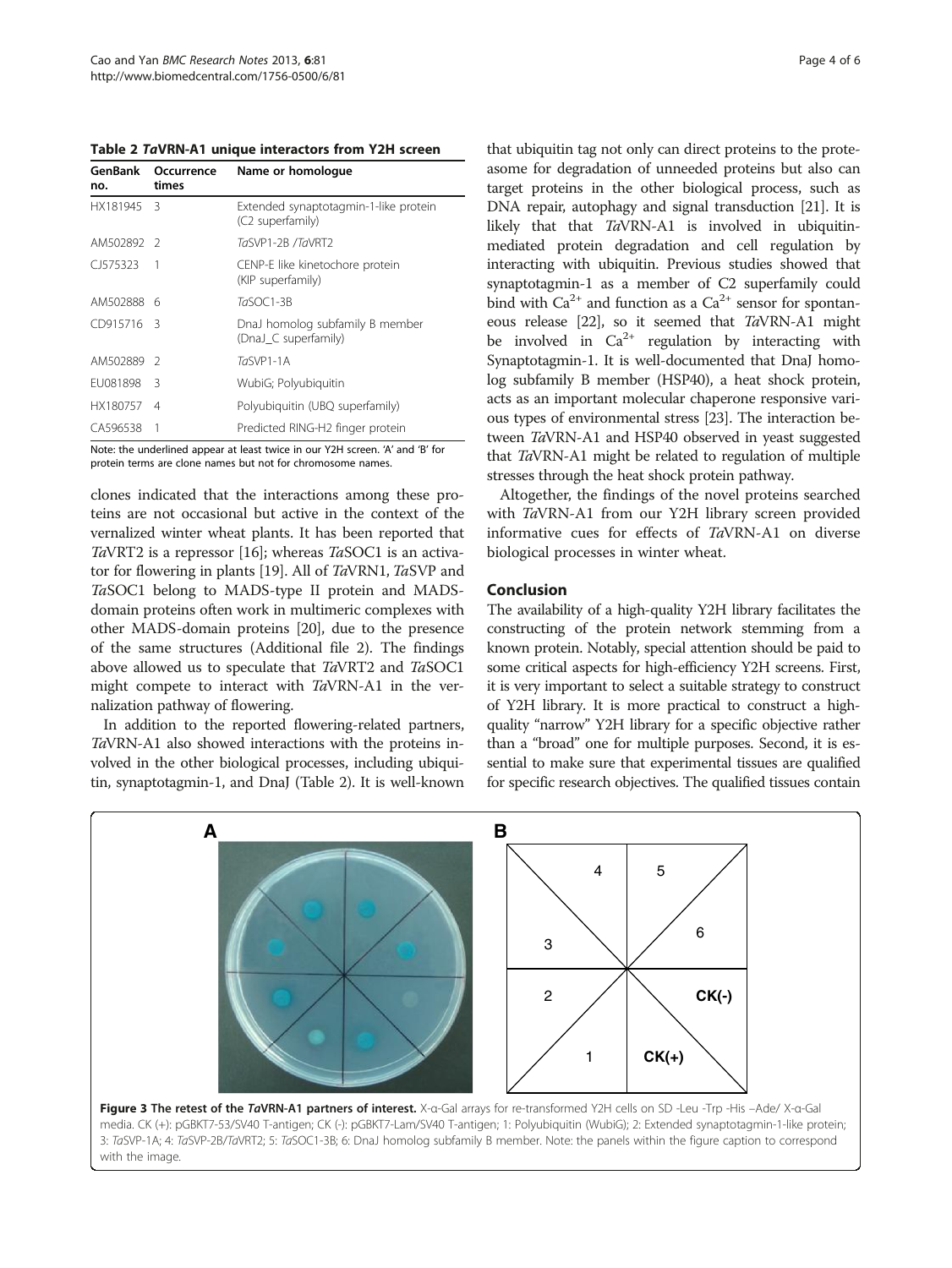a high enrichment of the potential interactors so that it facilitates to discover the interaction of interest using the qualified tissues, especially in the developmental process with narrow time-window. Third, regardless of chromatography technology or gel-based recovery and purification, it was crucial to make a high-quality cDNA pool with a large range in size (>200 bp). Fourth, tens of putative positive colonies usually can be isolated from a normal-scale successful Y2H screen, but only some of them account for a high proportion of the total partners [\[8,9\]](#page-5-0). In this study, one quarter of total identified positive were selected for further analysis based on different interaction intensity with X-α-Gal staining. Sequencing analysis showed the reported partners of TaVRN-A1 had been identified from the Y2H library and most of isolated clones appeared at least twice in the screen (Table [2\)](#page-3-0). Considering yeast plasmid isolation and Plasmid Separation in Bacteria experiment are strenuous and time-consuming, grouping selection of positive clones based on their interaction strengths is a good knack to improve efficiency of Y2H screens. If you want get more complete information of the partners of the target protein, especially for its weak interaction partners, it had better analyze much more clones. Last, yeast mating for screening is of more easy-operation and high-efficiency compared to sequential transformation or co-transformation approach.

# Methods

#### Plant sample preparation

The wheat cultivar '2174' is a hard red winter wheat and it is an important source of several desirable traits [[24,25\]](#page-5-0). 2174 was used throughout the experiments. The 3rd leaf stage seedlings were cold-treated at 4°C for 1- 3 weeks. Young leaves and shoot apexes were harvested from vernalized plants for different weeks and unvernalized plants used as control.

#### RT- PCR

Total RNA was extracted using TRIzol® (Invitrogen) from mixed leaves and shoot apices in each sampling timepoint, and were pretreated with recombinant RNase-free DNase I Nucleases (NEB, M0303) at 37°C for 30 minutes to eliminate contaminated genomic DNA. Reverse transcription was performed following the protocol of M-MLV (Promega, Cat. No. M1701). TaVRN-A1 was used to test the quality of the cold-treated samples. Actin acted as internal control in this experiment. The primer sequences of TaVRN-A1 and Actin were listed in Additional file [4](#page-5-0).

# Construction of Y2H AD library and DBD fusion vector

The total RNA populations were first used to synthesize the first-strand using M-MLV (Promega, Cat. No. M1701) with CDS III Primer (specific primers for SMART™ technology) and then the resultant ss cDNAs serving as template were exponentially amplified by LD-PCR kit

(Clontech, 2 PCR Kit, Cat. No. 639206) with the nested primers (5' PCR primer and 3' PCR primer) of SMART  $III<sup>TM</sup>$  (all primer sequences were provided in Additional file [4\)](#page-5-0). The PCR products (>200 bp) were excised from 1% low melting Agarose gel and purified using Wizard® SV Gel and PCR Clean-Up System (Promega, Cat. No. A9281). The purified ds DNAs, together with linearized pGADT7-Rec AD cloning vector (Clontech, Cat. No. 630304), were co-transformed into yeast competent cell AH109, where yeast repair enzymes restore the linearized plasmid to its circular form by recombining homologous sequences at the end of the ds cDNA and pGADT7-Rec. This reaction was performed using Yeastmaker™ Yeast Transformation System 2 (Clontech Cat. No. 630439). In addition to culturing on SD/-Leu plates to select the transformants, a series of dilution of the transformed mixture also were spread on SD/Leu media to calculate the transformation efficiency and independent colonies. After culturing at 30°C for 6 days, the positive transformants were harvested to form an Y2H library. Hemacytometer was used to measure the cell density of the Y2H library to make sure the cell density  $\geq 2 \times 10^7$  cells/ml, which is essential for a high efficiency of the Y2H library screens. To exhibit the insert sizes of the ready Y2H library, the colonies were randomly picked out and their plasmids were isolated with user-developed protocol from Qiagen, and retransformed into E. Coli DH5α. Subsequently, the clones containing "prey" plasmids were obtained and their sizes were identified with *Hind* III digestion.

In this study, we selected TaVrnA1 as "bait" to test the quality of the resultant Y2H library. Because its MADS domain is apt to cause auto-transcriptional activity in Y2H system, a truncated TaVRN-A1 without the region encoding the MADS domain, TaVRNA1-ΔMADS, was generated with compatible restriction sites (Nco I and BamH I) of pGBKT7 DBD (DNA binding domain) vector using the primers TaVRNA1-Y2H-F and TaVRN-A1-Y2H-R (Additional file [4](#page-5-0)). Digestion and ligation were performed to construct TaVRN-A1-ΔMADS DBD fusion vector. The integrity of the construct was verified by sequencing. Subsequently, the DBD fusion construct was transformed into the yeast strain Y187 and the positive colonies were selected on SD/-Trp medium. Furthermore, the toxicity and autotranscriptional activation of the TaVRN-A1-ΔMADS BD construct were tested on SD/-Trp/ Kan (20 ug/ml) liquid medium and SD/-Ade/-Trp/-X-α-GAL plate, respectively.

# Screening Y2H AD library and analyzing positive interactions

The Y2H AD fusion library was screened using the corresponding BD fusion vector in yeast-mating way. The MATa library strain (e.g. AH109) with MATα bait-expressing reporter strain (e.g. Y187) were co-cultured, without timeconsuming and labor-intensive plasmid extraction as